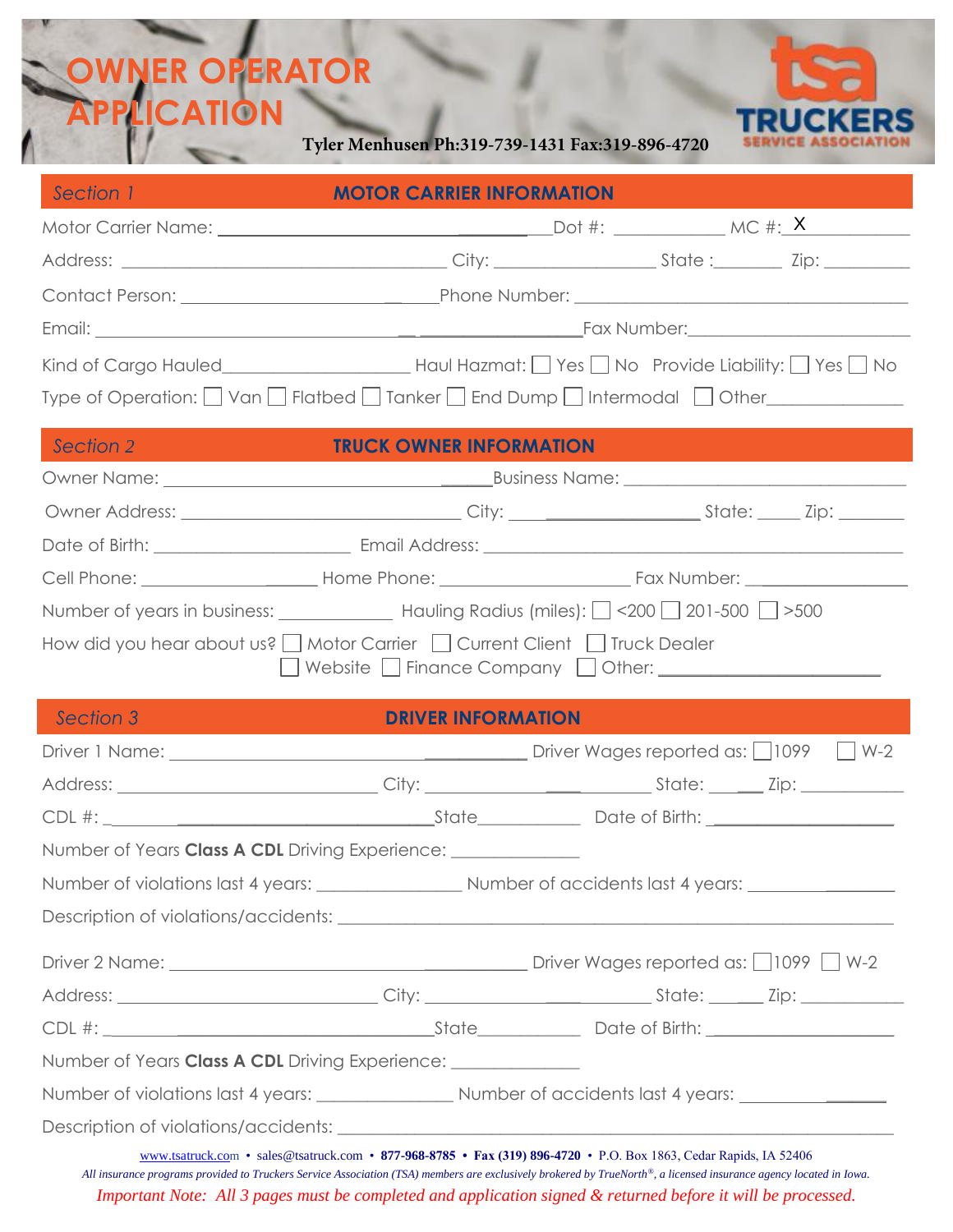# **OWNER OPERATOR APPLICATION**



| Section 4                                                         | <b>TRUCK/TRAILER INFORMATION</b> |                                                                                             |  |  |
|-------------------------------------------------------------------|----------------------------------|---------------------------------------------------------------------------------------------|--|--|
|                                                                   |                                  | Unit 1   Tractor   Trailer   Straight Truck   Other: __________ Existing Damage?   Yes   No |  |  |
|                                                                   |                                  |                                                                                             |  |  |
|                                                                   |                                  |                                                                                             |  |  |
|                                                                   |                                  |                                                                                             |  |  |
|                                                                   |                                  |                                                                                             |  |  |
|                                                                   |                                  |                                                                                             |  |  |
| Section 5                                                         | <b>LOSS PAYEE INFORMATION</b>    |                                                                                             |  |  |
|                                                                   |                                  |                                                                                             |  |  |
|                                                                   |                                  |                                                                                             |  |  |
|                                                                   |                                  |                                                                                             |  |  |
|                                                                   |                                  |                                                                                             |  |  |
|                                                                   |                                  |                                                                                             |  |  |
|                                                                   |                                  |                                                                                             |  |  |
|                                                                   |                                  |                                                                                             |  |  |
|                                                                   |                                  |                                                                                             |  |  |
| Section 6                                                         | <b>COVERAGE SELECTION</b>        |                                                                                             |  |  |
| □ Non-Trucking Liability (select limit)<br><b>Physical Damage</b> |                                  |                                                                                             |  |  |
| \$500,000                                                         | \$1,000,000<br>\$2,000,000       | <b>Extended Coverage</b>                                                                    |  |  |
|                                                                   |                                  |                                                                                             |  |  |
| *Separate Application Required for:                               |                                  |                                                                                             |  |  |
| <b>Personal Property</b>                                          | Passenger Accident*              | Deductible BuyBack                                                                          |  |  |
| Occupational Accident*                                            | $Gap*$                           |                                                                                             |  |  |
|                                                                   |                                  |                                                                                             |  |  |

[www.tsatruck.co](http://www.tsatruck.co/)m • sales@tsatruck.com • **877-968-8785 • Fax (319) 896-4720** • P.O. Box 1863, Cedar Rapids, IA 52406 *All insurance programs provided to Truckers Service Association (TSA) members are exclusively brokered by TrueNorth®, a licensed insurance agency located in Iowa. Important Note: All 3 pages must be completed and application signed & returned before it will be processed.*